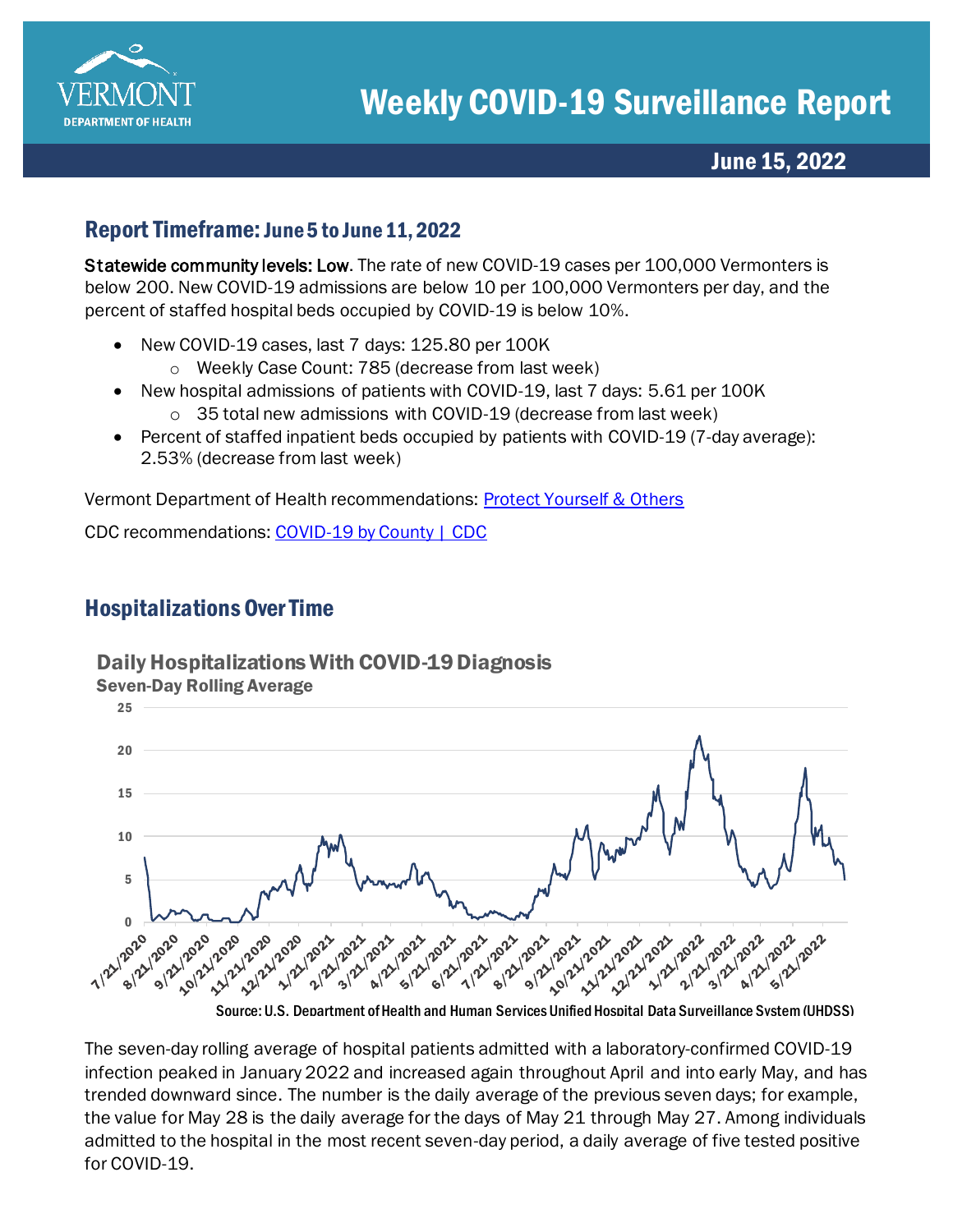### Syndromic Surveillance

Vermont is using the Electronic Surveillance System for the Early Notification of Community-based Epidemics (ESSENCE), which provides all individual emergency department visits from participating emergency departments<sup>1</sup> to identify Emergency Department visits for COVID-Like Illness (CLI).

During this reporting period under 4% of emergency visits in participating emergency departments have included COVID-like illness. This is the lowest proportion in over two months, though higher than the same calendar dates in the previous two years.



Percent of Emergency Visits with COVID-Like Illness Seven-Day Rolling Average, over Calendar Year



#### Proportion of circulating variants



Recent Broad sequencing updates show that in mid-late May BA.2.12.1 (with other BA.2 lineages) predominated, but BA.4 and BA.5 have also appeared in Vermont. (Sources: Broad; Health Department Whole Genome Sequencing program.)

*<sup>1</sup>* All Vermont hospitals and two urgent care clinics are included in ESSENCE.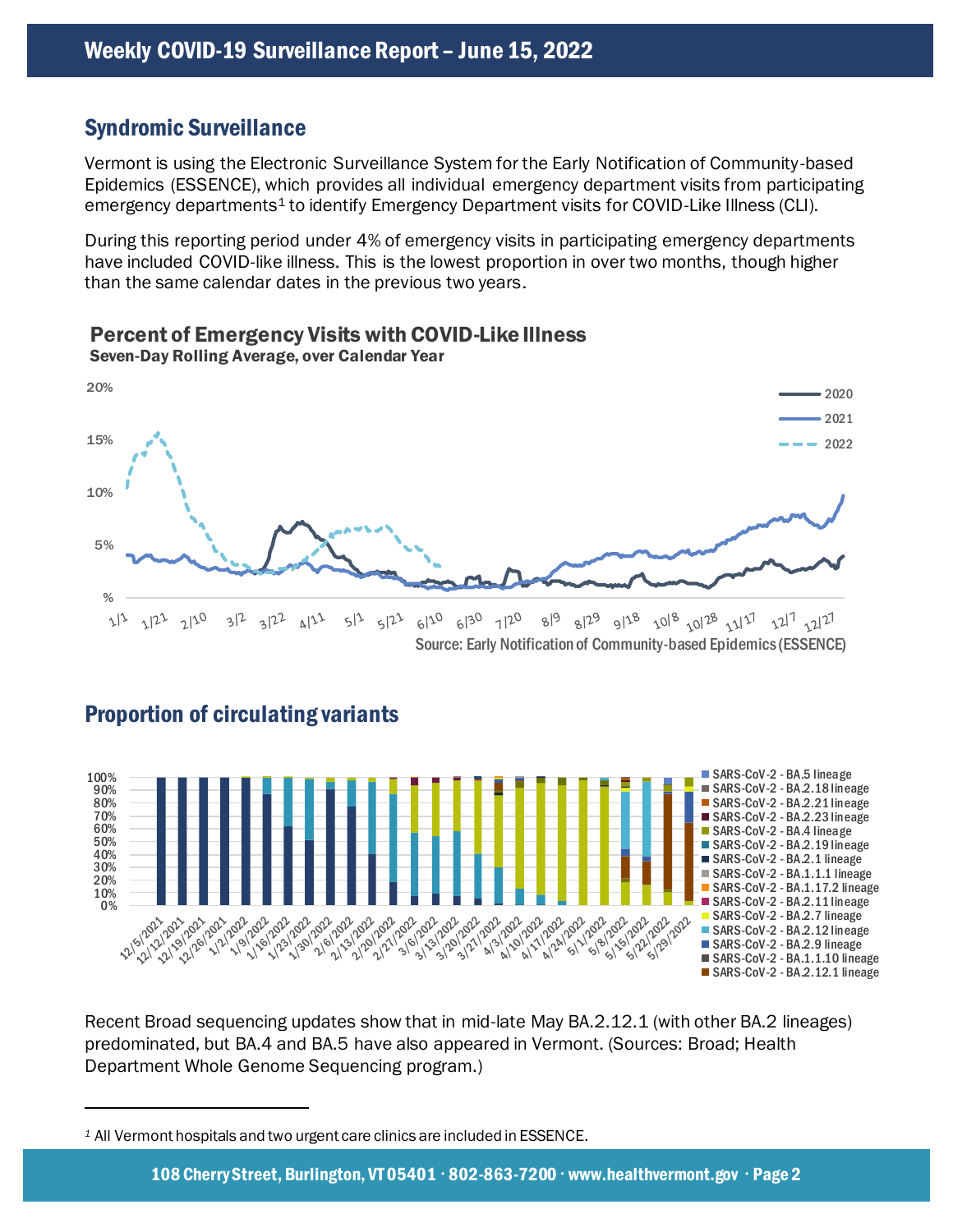

### Wastewater Monitoring

Several Vermont wastewater districts have recently begun participating with the National Wastewater Surveillance System (NWSS).

| <b>NWSS Site</b>      | 15-day % change |
|-----------------------|-----------------|
| Bennington            | $\star$         |
| <b>Brighton</b>       | $\star$         |
| <b>Essex Junction</b> | $\star$         |
| Johnson               | $\star$         |
| Morrisville           | $\star$         |
| <b>Newport City</b>   | $\star$         |
| Springfield           | $\star$         |
| St. Albans City       | $\star$         |
| St. Johnsbury         | $\star$         |
| Troy / Jay WWTP       | $\star$         |
| Winooski              | $\star$         |

As of June 15, data are temporarily unavailable to the Health Department due to an unresolved technical issue.

\*Trend data will be reported when available

In addition to Vermont's NWSS sites, the City of Burlington has been collecting samples in collaboration with the Health Department and research partners at the University of Vermont and at Dartmouth-Hitchcock Medical Center. Burlington has been collecting data since August 2020, and reports on the 24-hour viral concentration (as genomes per liter) of SARS-CoV-2 ribonucleic acid (RNA) collected at the city's three wastewater plants.



Burlington reported reduced concentrations at the North, Main and East plants for samples collected on June 6. The North and East plants reported their lowest concentrations of the past two months.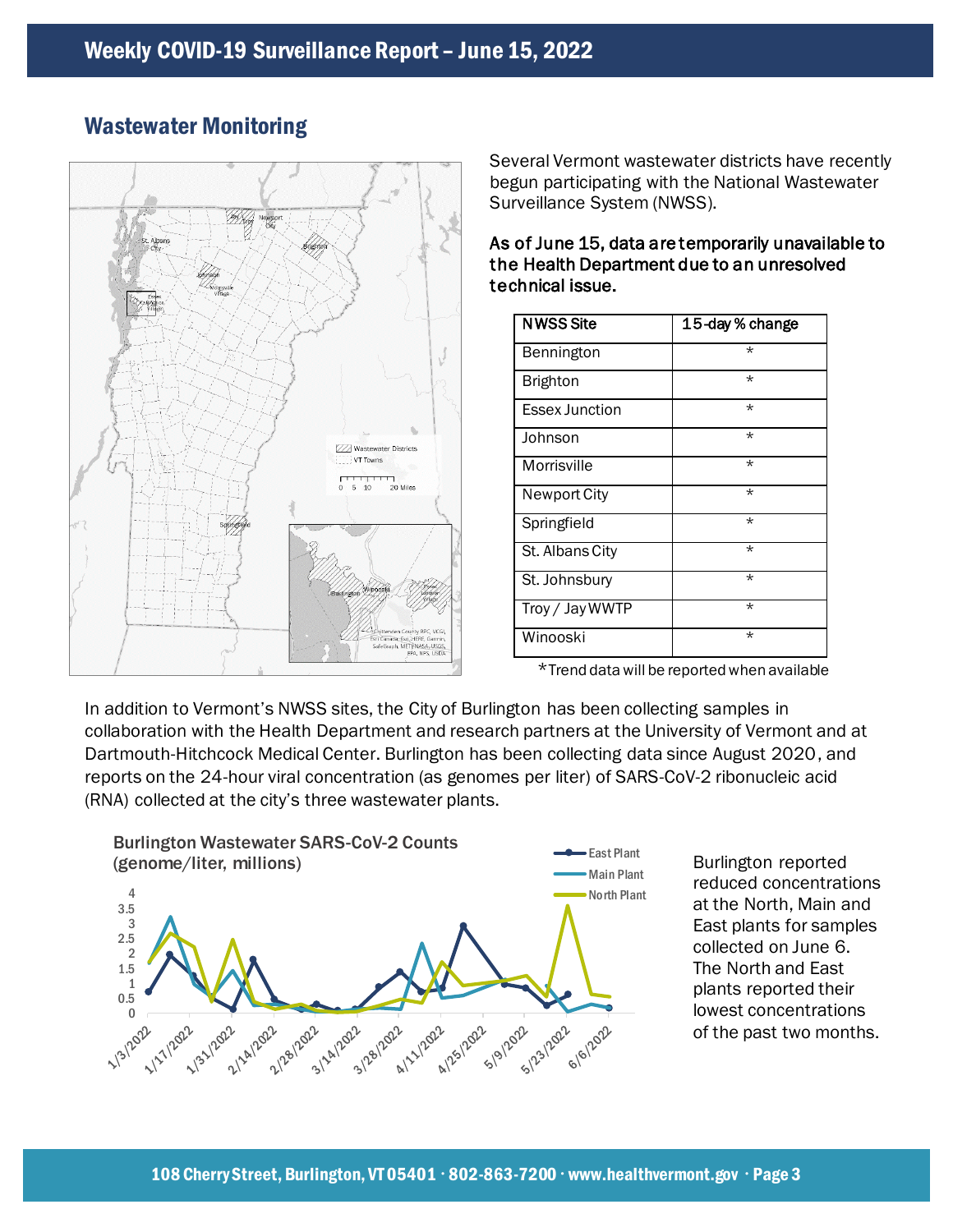# Vaccination Rates



Note: Race/ethnicity information is missing for 4% of vaccinated individuals. Population denominators are from 2019 population estimates so percentages shown are an estimate which may vary from the true proportion in the population, particularly for smaller groups. For this chart, "up to date" currently means a person has received all recommended doses in their primary series of COVID-19 vaccine, and one booster dose when eligible.

[COVID-19 vaccination rates](https://www.healthvermont.gov/covid-19/vaccine/covid-19-vaccine-dashboard) for Vermonters who identify as Pacific Islanders or Native American, Indigenous, or First Nation have been substantially lower than rates for other Vermonters. In addition, the number of people in the Vermont Immunization Registry who identify as Pacific Islanders or Native American, Indigenous, or First Nation are much lower than our Vermont Department of Health population estimates. These findings could be due to one or more of the following:

- 1) Pacific Islanders and Native/Indigenous Americans are less likely to report their race.
- 2) Pacific Islanders and Native/Indigenous Americans are receiving fewer vaccinations.
- 3) Health Department population estimates are overestimating the true population.
- 4) Race and ethnicity are collected by providers in a way that does not align with how people identify.



Identified Cases

Note: Case counts and rates are calculated by *confirmed* and *probable* cases reported to the Health Department. (Source: NBS)

To calculate rates, counts are divided by 2019 Vermont population estimates for respective category and expressed per 100,000 in each category.

Due to high number of cases missing race/ethnicity data, rates are not provided for race/ethnicity categories.